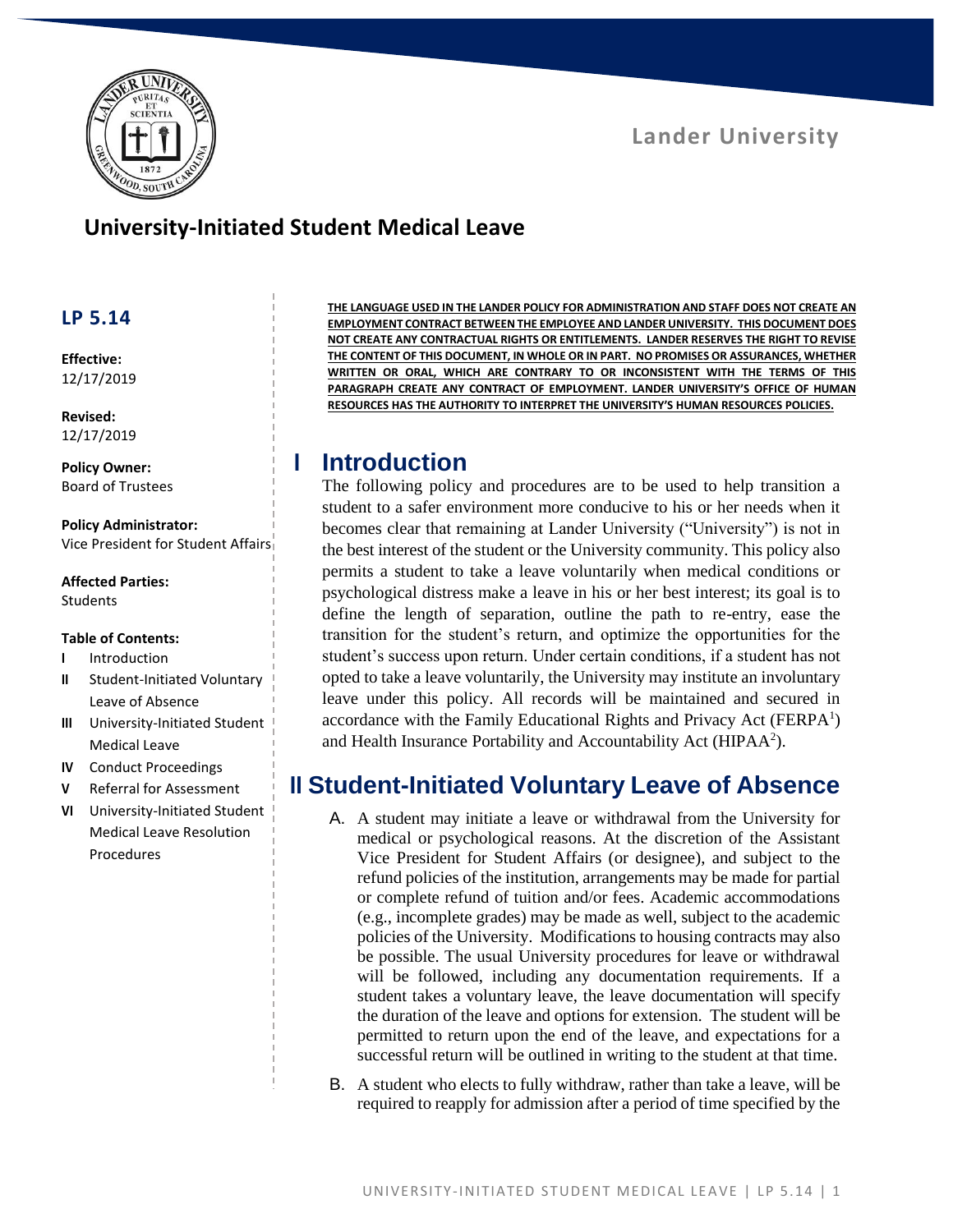

# **University-Initiated Student Medical Leave**

Office of Enrollment Management. He or she will be treated as any other applicant for admission at that time.

# **III University-Initiated Student Medical Leave**

- A. If a student poses a direct threat of harm to others or causes the University to have a legitimate safety concern of harm to self, the Assistant Vice President for Student Affairs (or designee) may initiate proceedings under the Code of Student Conduct. A student who engages in threats to others or self-harm behaviors that cause a significant disruption to the University community may also be subject to the Code of Student Conduct.
- B. Standard for University-Initiated Student Medical Leave on the Basis of Threat of Harm to Others

This section applies to all medical leaves from housing or from the University for any student who is at significant risk of harm to others. The University will determine whether it is more likely than not that a student is a direct threat. When a student poses a direct threat, he or she may be placed on leave until he or she is no longer a direct threat.

- 1. A direct threat exists when a student poses a significant risk to the health or safety of others. A significant risk constitutes a high probability of substantial harm. Significance will be determined by:
	- The duration of the risk;
	- The nature and severity of the potential harm;
	- The likelihood that the potential harm will occur; and
	- The imminence of the potential harm.
- 2. Determining that a student is a direct threat requires an objective and individualized assessment and a thorough review of any pertinent information. The assessment must be based on reasonable medical judgment and the most current medical knowledge and/or on the best available objective evidence. This standard also applies to the reinstatement of a student who has been placed on leave. The student will be entitled to return upon an assessment by external licensed providers, with University administrators reviewing the evidence/documentation provided by those providers to determine the student's readiness to return.
- C. Standard for University-Initiated Student Medical Leave on the Basis of Self Harm Behaviors
	- 1. A student who exhibits self-harming behaviors that significantly disrupt normal University activities will be subject to the Code of Student Conduct. A student who exhibits potentially lethal or acute self-harming behaviors, such as a suicide attempt, will be subject to this policy as presenting legitimate safety concerns. When the University, using the process outlined below, determines that a student poses a legitimate safety concern of harm to self, the University-initiated medical leave process can be invoked.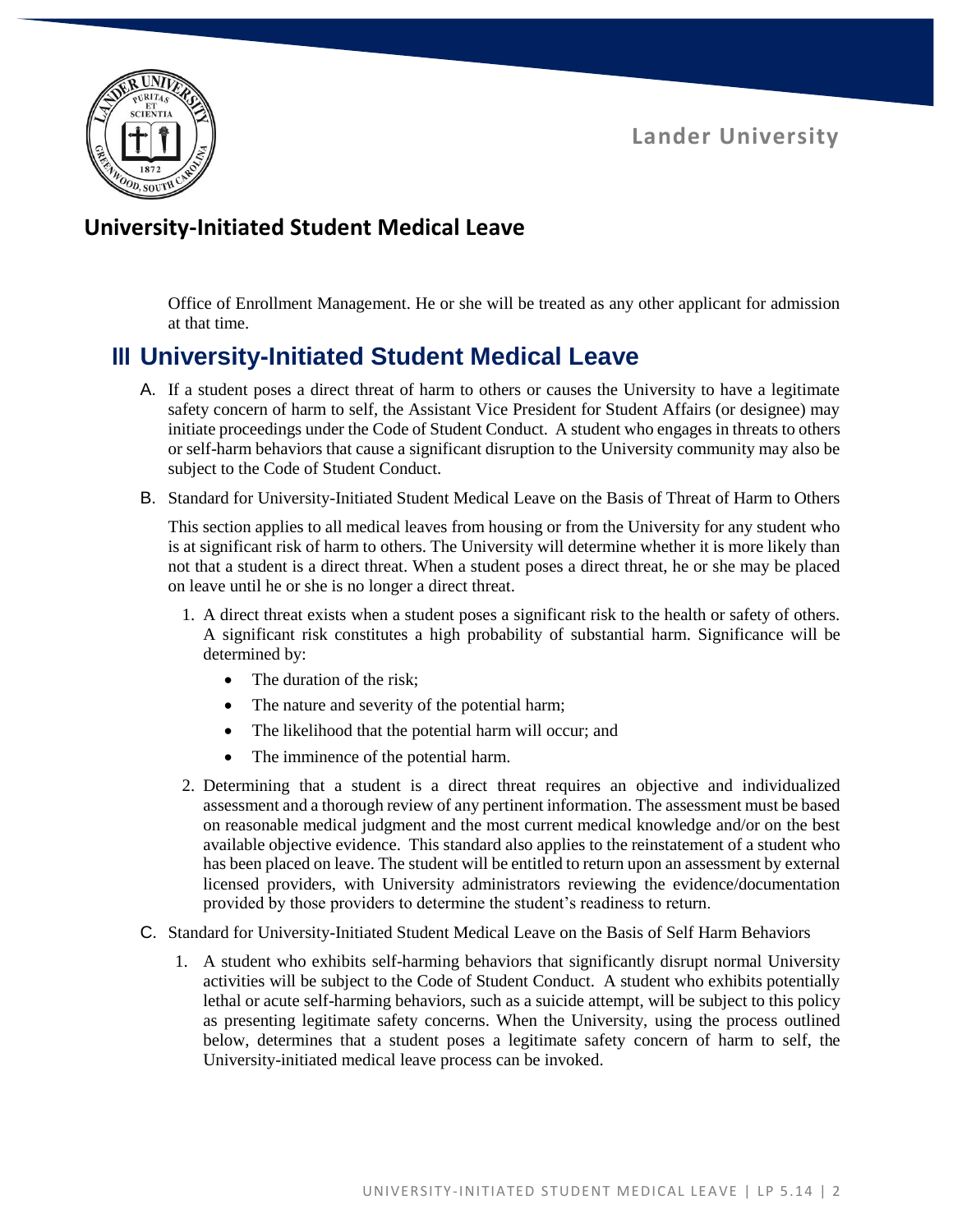

## **University-Initiated Student Medical Leave**

# **IV Conduct Proceedings**

A. If the student has been accused of a violation of the Code of Student Conduct, but the student is considered to be incapable of understanding the nature or inappropriateness of his or her actions, the medical leave policy may be activated prior to issuance of a determination resulting from the conduct process. Interim suspension for threat of harm to others or a legitimate safety risk to self will also likely be imposed. If the student is placed on medical leave from the University, or another action is taken under these provisions following a finding that the student's behavior was the result of a lack of capacity, such action terminates the pending conduct action. If the student is found not to be subject to the medical leave policy, conduct proceedings may be reinstated.

# **V Referral for Assessment**

- A. The appropriate official (or CARE Team) may refer or mandate a student for an assessment by an independent licensed mental health provider (e.g., psychiatrist, psychologist, professional counselor, social worker, etc.). Such an assessment would be appropriate if it is believed that the student may meet the criteria set forth in this policy or if a student subject to conduct proceedings provides notification that information concerning a mental health/behavioral condition or disorder will be introduced.
- B. A student referred or mandated for an assessment will be so informed in writing with personal and/or certified delivery and will be given a copy of these standards and procedures. The assessment must be completed per the instructions contained in the referral letter, unless the Assistant Vice President for Student Affairs (or designee) grants an extension. A student who fails to complete the assessment in accordance with these standards and procedures, and/or who fails to give permission for the results to be shared with appropriate administrators, will be referred for conduct action for "Failure to Comply" under the Code of Student Conduct.

# **VI University-Initiated Student Medical Leave Resolution Procedures**

A. Informal Administrative Conference Option

The Assistant Vice President for Student Affairs (or designee) may invoke informal procedures to determine the need for an involuntary leave. This process is also known as an administrative conference. In an administrative conference, medical and/or administrative evidence will be introduced. Administrative evidence may include, but is not limited to, previous referrals and/or past concerns, preceding intervention efforts, and assessment findings. The appropriate official will render a written decision within two business days, barring exigent circumstances, stating the rationale for his or her determination. The decision will be delivered to the student directly, electronically, and/or by regular and certified mail. If the determination is made that a leave is warranted, the notification will include information regarding the length of the leave and any conditions of reinstatement.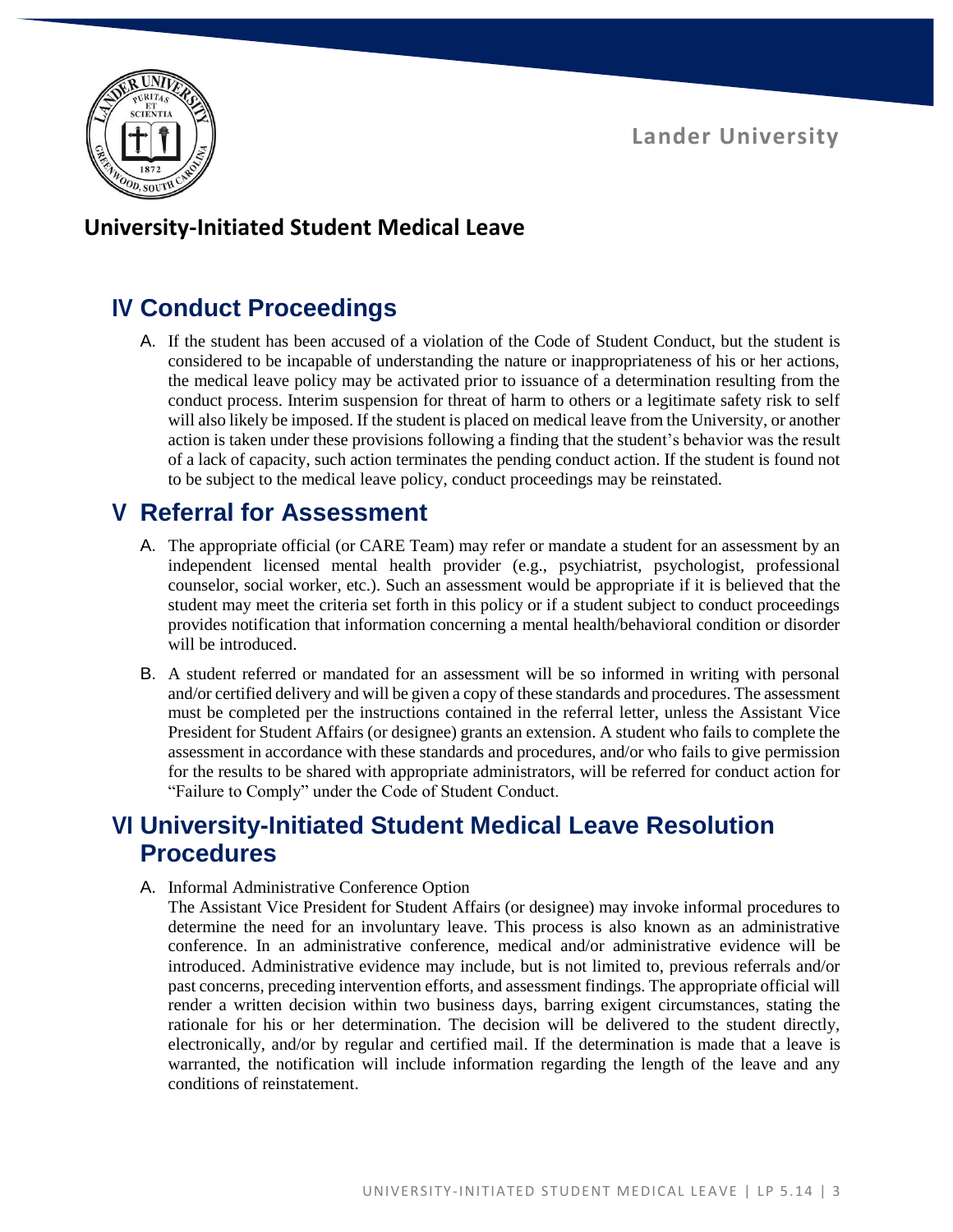

## **University-Initiated Student Medical Leave**

- B. Formal Administrative Review Option
	- 1. The student subject to a University-initiated student medical leave may request a formal administrative review in lieu of the informal conference option described above. If the medical and/or administrative assessment support the need for a leave, a formal administrative review meeting will be scheduled before the Assistant Vice President for Student Affairs (or designee), and senior members of the University administration. The formal review will be closed and confidential. The student will be informed, in writing, electronically, and through regular and/or certified delivery, of the time, date, and place of the meeting. The student will be given at least two business days to independently review the information that will be presented. The student will be notified of the individual who is expected to present information at the meeting, and the student is expected to notify the Assistant Vice President for Student Affairs (or designee) of any parties with relevant information whom the University official should contact to request their appearance at the meeting as a witness. The student may, at the discretion of the Assistant Vice President for Student Affairs (or designee), be assisted by an advisor in the meeting. The student is permitted to have an attorney present to attend/advise the student, but any advisors will not be allowed to speak for or formally represent the student during a medical leave meeting, unless the Assistant Vice President for Student Affairs grants an exception, such as in cases of incapacity.
	- 2. The student may present information about the necessity and appropriateness of medical leave and will have an opportunity to ask questions of others presenting information. The meeting should be conversational and non-adversarial in tone, although it is the responsibility of the Assistant Vice President for Student Affairs (or designee) to exercise active control over the proceeding, to include deciding who may present information. Formal rules of evidence will not apply. Anyone who disrupts the formal meeting may be excluded. There will be a single verbatim record, such as a recording, for all formal involuntary leave meetings. The record will be the property of the University and will be maintained according to the University's record retention policy.
	- 3. A written decision will be rendered by the formal administrative review panel on the basis of a preponderance of evidence within two business days, barring exigent circumstances, and will state the rationale for its determination. The decision will be delivered to the student in writing, electronically, and through regular and/or certified delivery. If the determination is made that a leave is warranted, the notification will include information regarding the length of the leave and any conditions of reinstatement.
- C. Appeal Process
	- 1. The determination of any medical leave resolution (informal or formal) is subject to appeal to the Vice President for Student Affairs in accordance with the following process. A student subject to a University-initiated student medical leave may petition for a review of the determination within three (3) business days of issuance of the written decision. All petitions must be in writing and delivered to the Vice President for Student Affairs (or designee).